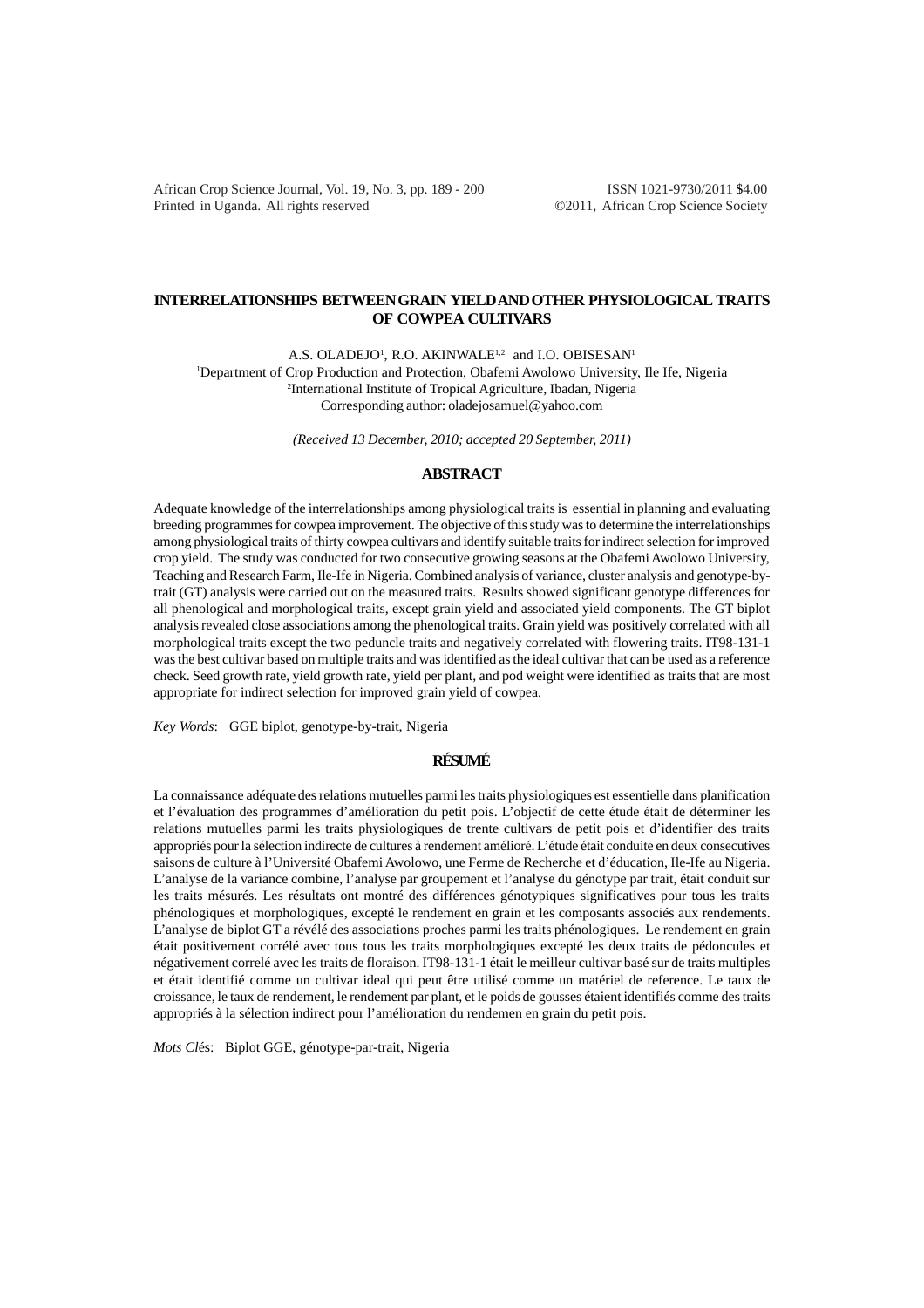## **INTRODUCTION**

Cowpea (*Vigna unguiculata* L.) is comparatively a cheap source of quality protein, phosphorus, iron, vitamins and excellent substitute for meat, egg, and other protein-rich foods (Alghali, 1991). It is highly nutritious and provides superior and cheap source of protein for the resource-poor farmers in sub-Saharan Africa (Alghali, 1991). Yield is the major breeding objective of any crop improvement programme. It represents the final product from physiological and developmental processes which occur from time of sowing to plant maturity (Obisesan, 2004). From the crop production view point, yield is the sum total of all production efforts on the farm. It is always measured in terms of the quantity of desired crop part per unit area of land and it can be partitioned into several components that constitute physiological determinants of yield. Although yield is the universal breeding objective, cultivars gain acceptability as a package of various multiple traits. This is because a cultivar is more or less a complex biological system rather than simple collection of independent traits, and an effective breeding programme requires a proper understanding of the essential components of the system and the interrelationship among them (Yan and Kang, 2003).

Grain yield in crop plants is governed by yield components. According to Obisesan (1986), yield can be analysed using two different approaches: the yield system analysis (YSA) and the systematic modelling approach. To obtain maximum benefits from selection procedure, plant breeders must be able to identify and manipulate a combination of morphological and phenological traits that positively enhance grain yield increase in cowpea.

Several studies on the interrelationship among agronomic traits of cowpea have been reported using correlation and regression analysis (Ogunbodede, 1989; Musvosvi, 2009). The genotype-by-trait (GT) biplot analysis, proposed by Yan and Kang (2003) is another powerful statistical tool for studying relationships among traits, evaluating cultivars based on multiple traits and for identifying those that are superior in certain traits. These could be candidates for use as parents in a breeding programme or directly released for commercial production. The GT analysis allows visual display of the genetic correlation among traits (Yan and Rajcan, 2002; Lee *et al*., 2003). It also provides information on the usefulness of cultivars for production as well as information that helps to detect less important (redundant) traits, and identify those that are appropriate for indirect selection for a target trait.

Since a cultivar gains wide acceptability based on a package of desirable traits and not just its yield potential (Yan and Kang, 2003), evaluating cowpea cultivars based on multiple traits becomes very essential in assessing them for production. GGE biplot has proven to be a very useful tools for evaluating maize cultivars in this regard (Yan and Fregeau-Reid, 2008; Badu-Apraku and Akinwale, 2011; Badu-Apraku *et al*., 2011). Evaluating the genetic potentials of cowpea cultivars based on multiple traits for breeding programmes is rare in literature. Akande (2007) and Akande and Balogun (2009) used the tool and reported interesting trends in the genotype x environment interaction. However, this tool has not been used to study relationships among traits of cowpea (Badu-Apraku and Akinwale, 2011). Information is limited in the area of identifying traits that can be used for indirect selection of improved grain yield in cowpea. Imran *et al*. (2010) found significant correlation  $(r=0.585)$  between number of branches  $plant<sup>-1</sup>$  with leaf area but no such significant association was obtained between number of leaves per main branch and green fodder yield. They also reported no significant association with number of seeds per pod and grain yield.

The objective of this study was to identify ideal cultivars based on multiple morphological and other traits that are suitable for indirect selection for improved grain yield using genotype-by-trait biplot.

#### **MATERIALS AND METHODS**

Thirty elite cowpea cultivars (Table1) obtained from the International Institute of Tropical Agriculture (IITA), Ibadan, and the Department of Crop Production and Protection, Obafemi Awolowo University (OAU) Ile-Ife, Nigeria, were evaluated for agronomic performance in a randomised complete block design, with three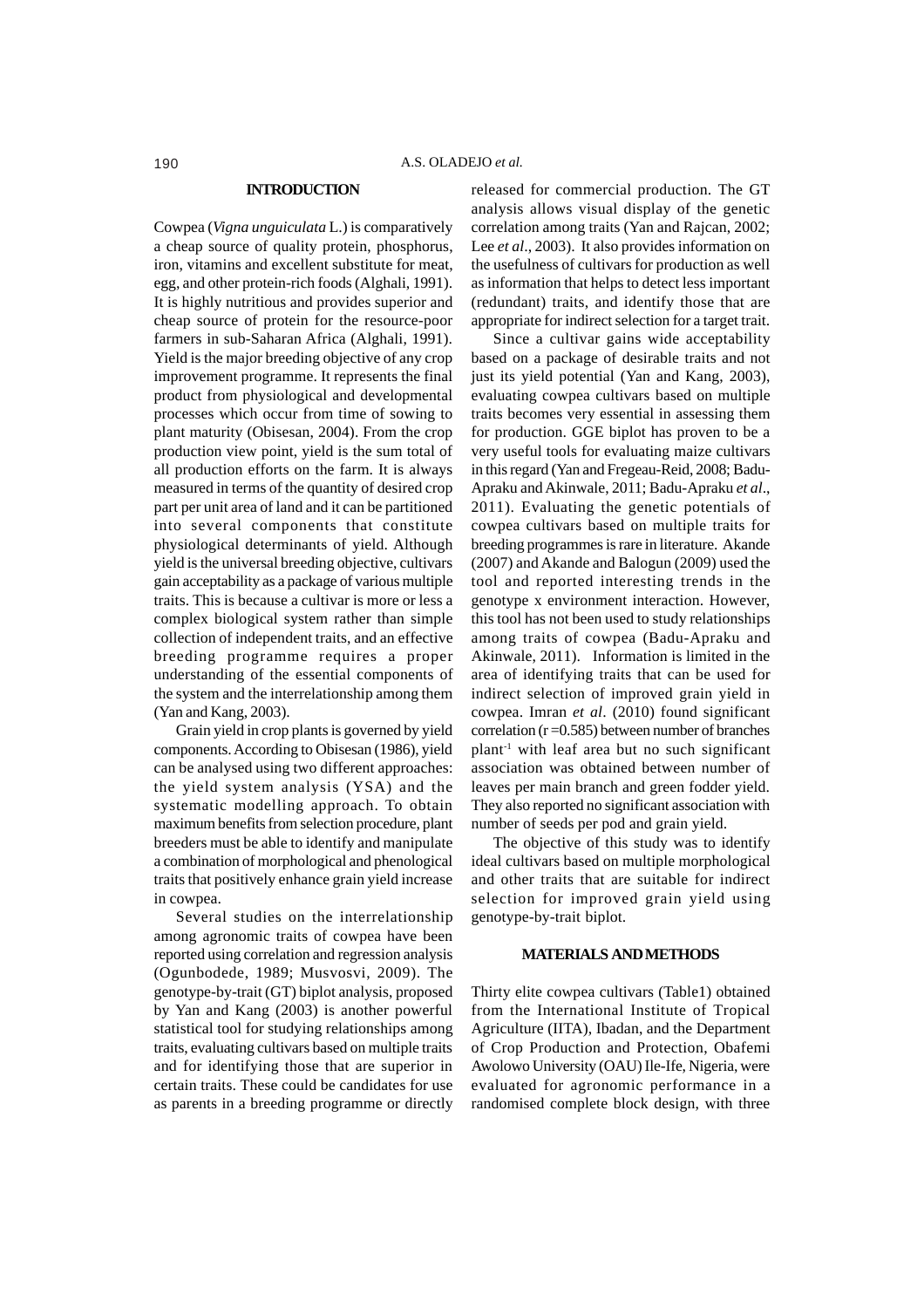TABLE 1. Passport data of cowpea cultivars evaluated in this study

| Cultivar                           | Code             | Source   |
|------------------------------------|------------------|----------|
| IT 99K - 216 - 24                  | IT99K            | Ibadan   |
| IT 98D - 1399                      | IT <sub>98</sub> | Ibadan   |
| <b>IFOB WELL 101</b>               | <b>IFOBW</b>     | lfe.     |
| $IT 93K - 573 - 5$                 | <b>IT93K1</b>    | Ibadan   |
| LDP 08 OBLW                        | LDP08            | lfe.     |
| IT 97 568 - 18                     | <b>IT97K1</b>    | Ibadan   |
| IT 89 KD - 391                     | IT89             | Ibadan   |
| $IT 90K - 277 - 2$                 | IT90K            | Ibadan   |
| <b>IFOB /01/9/IB</b>               | IFOB1            | lfe.     |
| Ife $-98 - 12$ IFE                 | lfe.             |          |
| $IAR - 06 - 1035$                  | <b>IAR</b>       | Samaru   |
| IAR 00 - 1006                      | IAR <sub>0</sub> | Samaru   |
| $IT - 98 - 131 - 1$                | <b>IT980</b>     | Ibadan   |
| $IT - 98K - 131 - 2$               | <b>IT98K3</b>    | Ibadan   |
| LDP10-OBR1                         | LDP10            | lfe.     |
| $1$ IT 95 - 222-3                  | IT95             | Ibadan   |
| IT 99K - 1066                      | IT99             | Ibadan   |
| $IT 93K - 8 - 21 - 6$              | <b>IT93K2</b>    | Ilbadan  |
| IFOB/99/94/ow                      | IFOB9            | I Ife    |
| IT95K-2011-11                      | <b>IT95K1</b>    | I Ibadan |
| $IT 900 - 610$                     | <b>IT900</b>     | I Ibadan |
| $IT 98K - 356 - 1$                 | <b>IT98K1</b>    | Ibadan   |
| $IT 98K - 506 - 1$                 | <b>IT98K2</b>    | Ibadan   |
| IT 95K - 193 - 1                   | <b>IT95K2</b>    | Ibadan   |
| MD IT98 K -132 - 3                 | <b>MDIT</b>      | Ibadan   |
| IT 97K - 1072 - 1                  | <b>IT97K2</b>    | Ibadan   |
| $IT97K - 499 - 35$                 | IT97             | Ibadan   |
| <sup>a</sup> Oloyin<br><b>OLYN</b> | Ife Local market |          |
| Ife BPC<br><b>IFEBP</b>            | lfe.             |          |
| Ife Brown IFEBR                    | lfe.             |          |

a The variety was purified after its purchase from the market. Oloyin was purified by planting the seeds on the field for close observation to rogue any off-type that has mixed with the original variety. This procedure became necessary since the genetic purity of cowpea seeds (a self pollinating crop) collected from market places could not be ascertained

replicates in two consecutive growing seasons (May 2007 and May 2008). Two weeks before anthesis (flowering stage), the field was sprayed with Nuvacron (400 g  $L^{-1}$  monochrotophos) to control insect pests like *Clavigralla tumentoscolis*, *Mirperus jaculus* and *Megalurotrips sjostedsti* which destroy flowers and pods. This was subsequently carried out weekly until physiological maturity (PM). Rougueing was done during vegetative stage.

Data on the physiological traits were collected mainly from five tagged plants in the two net rows of each plot. Data were collected on days to first flower node (DFN), days to first flower (DFL), days to fifty percent flowering (DF50), days to first pod formation (DP), days to physiological maturity (DPM), days to fifty percent podding (DP50), days to 50% harvest maturity (DHM50), number of peduncles per plant (PED/PLT), peduncle length (PED/LT), number of pods per plant PD/PLT), pod weight (PDY), and grain yield (YLDHA). Some secondary traits were generated from the primary traits mentioned above**.** These included:

- (i) Vigour index  $(VI) = \frac{1}{2}(PLHT + CD)$ where PLHT = plant height; and  $CD =$ horizontal measurements of the plant at its widest plane
- (ii) Days to seed fill  $(DSF) = DFP DFF$
- (iii) Seed growth rate  $(SGR) = GY/DSF$

(iv) Yield growth rate  $(YGR) = GY/DHM$ .

Data collected in the field were subjected to combined analysis of variance using General Linear Model (GLM) procedure of Statistical Analysis System (SAS) Version 9.2, with random statement TEST option (SAS Inc., 2002). Means were separated using Fisher's Least Significant Difference (LSD).

Ward's minimum variance cluster procedure of SAS was used on the standardised values of some selected phenological traits, to classify the cultivars into maturity classes. Because the traits were measured in different units, the biplots were generated using the standardised values of the traits means using GGE biplot software, Version 5.4 (Yan, 2001). The biplot analyses were based on Model 2 (i.e., dataset was not transformed (Transform=0) within-trait standard deviationstandardised (Scale=1), and trait-centred (Centering=2). The polygon views were based on genotype-focused singular value partitioning (SVP=2), while the vector views were based on the trait-focused singular value partitioning and is, therefore, appropriate for visualising the relationships among traits and genotypes. The GGE biplot model equation for genotype by trait interaction biplot analysis is presented as follows: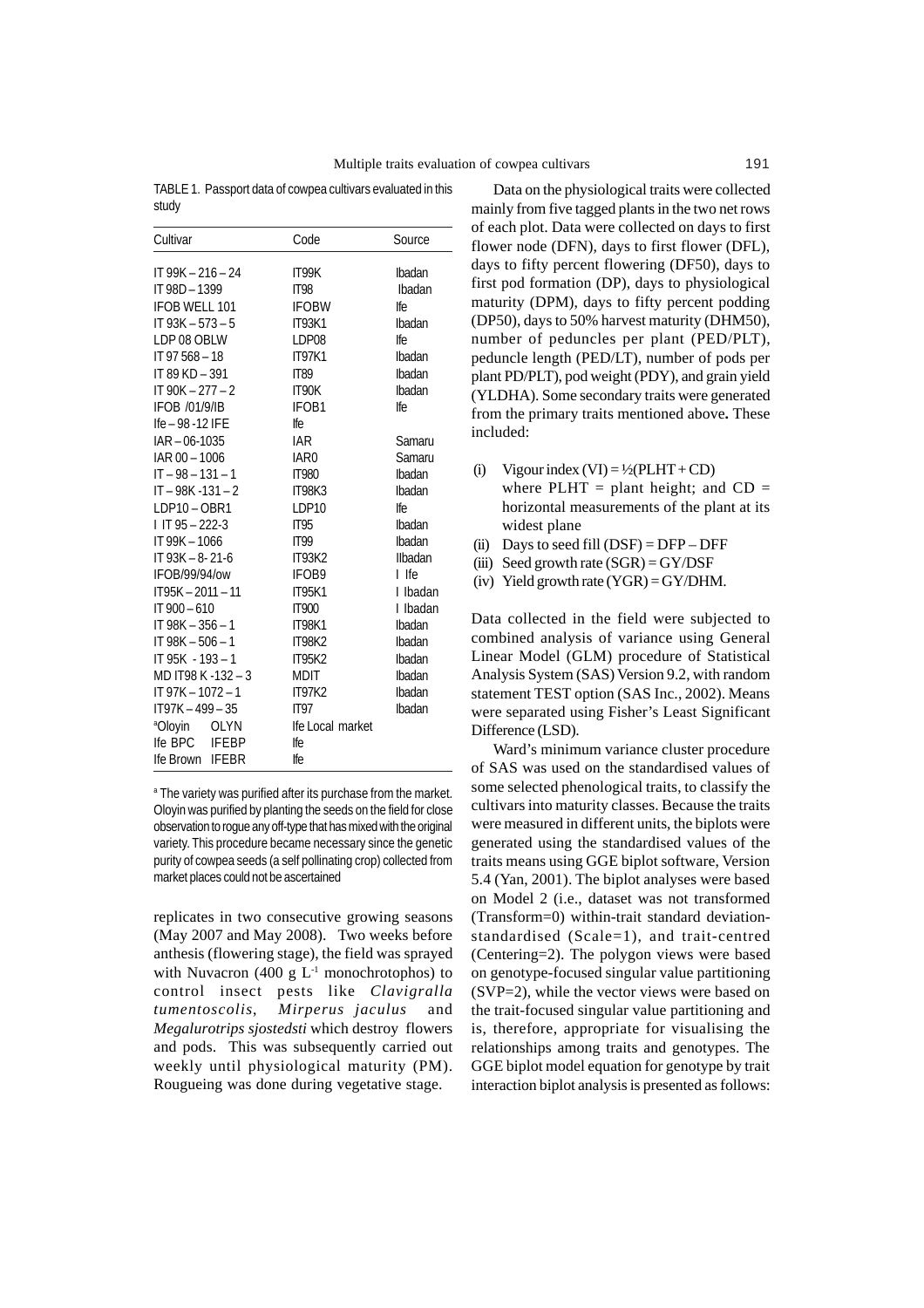$$
(\boldsymbol{Y}_{_{ij}} - \boldsymbol{\mu} - \boldsymbol{\beta}_{_{j}})/\,\boldsymbol{d}_{_{j}} = \lambda_{_{1}}\boldsymbol{g}_{_{i1}}\boldsymbol{e}_{_{1j}} + \lambda_{_{2}}\boldsymbol{g}_{_{i2}}\boldsymbol{e}_{_{2j}} + \boldsymbol{\epsilon}_{_{ij}}
$$

Where:

 $Y_{ii}$  is the genetic value of the combination between inbred i and trait j;

 $\mu$  is the mean of all combinations involving traitj;

 $\beta_j$  is the main effect of trait j;

λ1and λ2 are the singular values for principal component (PC)1 and PC2;

 $g_{i1}$  and  $g_{i2}$  are the PC1 and PC2 eigenvectors, respectively, for inbred *I*;

 $e_{1i}$  and  $e_{2i}$  are the PC1 and PC2 eigenvectors, respectively, for trait *j*;

d<sub>i</sub> is the phenotypic standard deviation; and

 $\varepsilon$ <sub>ii</sub> is the residual of the model associated with the combination of Inbred i and trait j.

## **RESULTS AND DISCUSSION**

Results of the combined analysis of variance showed significant cultivar means for days to first node formation, days to flowering, days to pod maturity, harvest maturity and days to seed fill (Table 2). Also, significant cultivar x season interactions were detected for days to first node formation, 50% flower, first pod formation, 50% pod formation, and days to first harvest maturity. These relatively high significant means in the flowering traits among the cowpea cultivars suggest that the 30 cultivars may not belong to the same maturity class.

It is important to ensure that genotypes in a breeding programme are clearly classified into maturity groups so as to take advantage of earliness of the germplasm for developing cultivars (drought-escaping cultivars) that are well adapted to areas or locations with short rainfall. No effort has been made to classify different cowpea cultivars in the germplasm of Obafemi Awolowo University, Nigeria into clear maturity groups and this confounds the

management of the germplasm for breeding purposes.

In this study, the significant mean for flower traits indicated wide variability among the 30 cultivars for these traits and suggested further analysis to classify them into different maturity groups. Cluster analysis on the standardised values of these three flowering traits, using Ward's minimum variance procedure of SAS helped to identify two distinct maturity groups (Fig. 1). The first group was later maturity and they included IAR-06-1935, IT93K-573-5, Ife Brown, IT97K-1072-1, IT99K-610, Ife BPC, IT98K-356-1, IT98K-131-2, IT98K-506-1, IT99K-216-24, IFOB WELL 101, IAR00-1006, and IT900-610. The second group was earlier maturing and consisted of IFOB/99/94/OW, IT89KD-391, IT90K-277-2, IT93K-573-5, IT93K-8-21-6, IT95-222-3, IT95K-193-12, IT95K-2011-11, IT97-568-18, IT97K-499- 35, IT98-131-1, IT980-1399, IT99K-1066, LDP08, IFOBWELL, LDP10-013R1, MDIT98K-132-3 and Oloyin. In their study, Akande and Balogun (2009) reported that IT93K-452-1 was later maturing; while IT89K-288 was earliest in maturity.

Among the morphological traits, HSW, SDP, PED PLT, PED LT, VI and PDY showed significant differences among the cultivars and only pod weight showed significant cultivar x season interaction (Table 2).

**Cultivar evaluation based on multiple traits analysis using GGE biplot.** Figures 2 and 3 are biplots showing the polygon view of the genotype x traits analysis on the morphological traits based on Principal Component axes (PC)1 and PC2. The traits were considered as the tester and the cultivars as entries. The two axes explained 52.2% of the total variation among the cultivars due to morphological traits measured. Figure 2 shows which cultivar(s) were best at what trait and Figure 3 shows the reverse situation. The cultivar(s) at each vertex (vertex cultivar) of the polygon in the biplot were the best or worst in terms of the trait(s) found within the sector demarcated by any two lines that meet at the origin of the polygon. From Figure 2, Ife-98-12 and IT980-1399 were the best in terms of vigour, grain yield, SGR and YGR, indicating that they can be used as parents in the development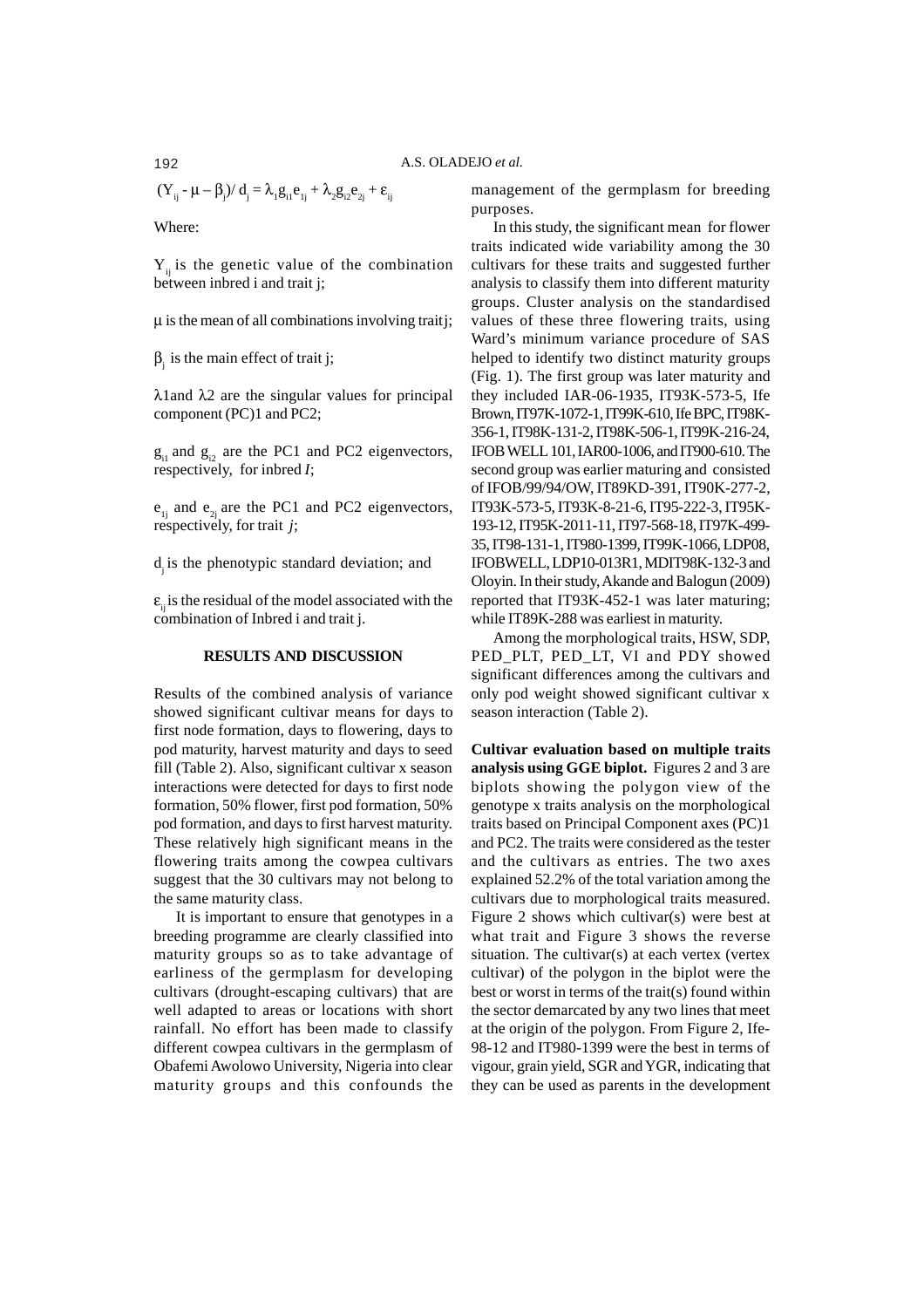| TABLE 2. Mean values of the phenological traits of          |                      |                                                                                                       |                                                                                                      |                                                                                 | 30 cowpea cultivars evaluated at Teaching and Research Farm, Obafemi Awolowo University, Ile-Ife, Nigeria in September, 2007 and May, 2008 |                                       |                      |                          |                                                 |                       |                        |                                                           |                         |                                                                                                                                                                                                                                                                                                                                  |
|-------------------------------------------------------------|----------------------|-------------------------------------------------------------------------------------------------------|------------------------------------------------------------------------------------------------------|---------------------------------------------------------------------------------|--------------------------------------------------------------------------------------------------------------------------------------------|---------------------------------------|----------------------|--------------------------|-------------------------------------------------|-----------------------|------------------------|-----------------------------------------------------------|-------------------------|----------------------------------------------------------------------------------------------------------------------------------------------------------------------------------------------------------------------------------------------------------------------------------------------------------------------------------|
| Varieties                                                   | (kg per ha)<br>Yield | Vigour<br>index                                                                                       | wering<br>Days to<br>50%<br>ιã                                                                       | Days to<br>50%<br>podding                                                       | physiologica<br>maturity<br>Days to<br>50%                                                                                                 | Days to<br>50%<br>maturity<br>harvest | Days to<br>seed fill | Pods per<br>plant        | per pod<br>Seeds                                | Peduncle<br>per plant | plant (g)<br>Yield per | Peduncle<br>$\frac{length}{(cm)}$                         | growth<br>rate<br>Yield | Pod<br>weight<br>(g)                                                                                                                                                                                                                                                                                                             |
| $[980 - 1399]$                                              | 1068.2               |                                                                                                       |                                                                                                      |                                                                                 |                                                                                                                                            |                                       |                      |                          |                                                 |                       |                        |                                                           |                         |                                                                                                                                                                                                                                                                                                                                  |
| $\Gamma$ 90K – 277 –                                        |                      | あ 33 以 4 は 83 あ 4 3 4 5 8 3 7 4 4 8 9 4 5 4 4 5 9 8 4 9 5 7 4 4 5 9 4 4 5 9 4 5 4 4 5 5 4 4 5 6 4 5 7 | 66 년 た 12 명 순 66 년 66 명 12 66 13 66 66 66 12 66 12 66 12 66 67 68 69 69 69 69 69 69 69 69 69 69 69 6 | ក្ខេដ្ឋ ក្នុង ក្នុង ក្នុង ក្នុង ក្នុង ក្នុង ក្នុង ក្នុង ក្នុង ក្នុង ក្នុង ក្នុង | 333558365385385555588388888                                                                                                                | 66215286282282266214626512            |                      | 121<br>121<br>121<br>121 |                                                 |                       |                        | の13589883010057725569431060135898800000000000000000000000 |                         | 580.3<br>453.3<br>440.0<br>440.0                                                                                                                                                                                                                                                                                                 |
| IFE $-98 - 12$                                              |                      |                                                                                                       |                                                                                                      |                                                                                 |                                                                                                                                            |                                       |                      |                          | ○ ∞ 2 H D D H L L D O H D o ∞ O ∞ D o D ∞ 0 ∞ H |                       |                        |                                                           |                         |                                                                                                                                                                                                                                                                                                                                  |
| LDP 08 OBLW                                                 |                      |                                                                                                       |                                                                                                      |                                                                                 |                                                                                                                                            |                                       |                      |                          |                                                 |                       |                        |                                                           |                         |                                                                                                                                                                                                                                                                                                                                  |
| T99K 216                                                    |                      |                                                                                                       |                                                                                                      |                                                                                 |                                                                                                                                            |                                       |                      |                          |                                                 |                       |                        |                                                           |                         | $\begin{array}{l} 49.56 & \text{15.52} \\ 49.56 & \text{16.53} \\ 49.47 & \text{17.54} \\ 49.48 & \text{18.54} \\ 49.47 & \text{18.54} \\ 49.48 & \text{19.54} \\ 40.47 & \text{19.54} \\ 41.47 & \text{19.54} \\ 42.48 & \text{19.54} \\ 43.49 & \text{19.54} \\ 44.49 & \text{19.54} \\ 45.49 & \text{19.54} \\ 46.49 & \text$ |
| $DPI0 - 013R1$                                              |                      |                                                                                                       |                                                                                                      |                                                                                 |                                                                                                                                            |                                       |                      |                          |                                                 |                       |                        |                                                           |                         |                                                                                                                                                                                                                                                                                                                                  |
| FOB /01/941B                                                |                      |                                                                                                       |                                                                                                      |                                                                                 |                                                                                                                                            |                                       |                      |                          |                                                 |                       |                        |                                                           |                         |                                                                                                                                                                                                                                                                                                                                  |
| T89 KD-391                                                  |                      |                                                                                                       |                                                                                                      |                                                                                 |                                                                                                                                            |                                       |                      |                          |                                                 |                       |                        |                                                           |                         |                                                                                                                                                                                                                                                                                                                                  |
| $T98K-132-3$                                                |                      |                                                                                                       |                                                                                                      |                                                                                 |                                                                                                                                            |                                       |                      |                          |                                                 |                       |                        |                                                           |                         |                                                                                                                                                                                                                                                                                                                                  |
| IFOB WELL 10"                                               |                      |                                                                                                       |                                                                                                      |                                                                                 |                                                                                                                                            |                                       |                      |                          |                                                 |                       |                        |                                                           |                         |                                                                                                                                                                                                                                                                                                                                  |
| $IT - 98K - 131 - 2$<br>$IT 97568 - 18$                     |                      |                                                                                                       |                                                                                                      |                                                                                 |                                                                                                                                            |                                       |                      |                          |                                                 |                       |                        |                                                           |                         |                                                                                                                                                                                                                                                                                                                                  |
|                                                             |                      |                                                                                                       |                                                                                                      |                                                                                 |                                                                                                                                            |                                       |                      |                          |                                                 |                       |                        |                                                           |                         |                                                                                                                                                                                                                                                                                                                                  |
| T99K-1066                                                   |                      |                                                                                                       |                                                                                                      |                                                                                 |                                                                                                                                            |                                       |                      |                          |                                                 |                       |                        |                                                           |                         |                                                                                                                                                                                                                                                                                                                                  |
|                                                             |                      |                                                                                                       |                                                                                                      |                                                                                 |                                                                                                                                            |                                       |                      |                          |                                                 |                       |                        |                                                           |                         |                                                                                                                                                                                                                                                                                                                                  |
| IAR-06-1035<br>IT 93K-573-5                                 |                      |                                                                                                       |                                                                                                      |                                                                                 |                                                                                                                                            |                                       |                      |                          |                                                 |                       |                        |                                                           |                         |                                                                                                                                                                                                                                                                                                                                  |
| $T95 - 222 - 3$                                             |                      |                                                                                                       |                                                                                                      |                                                                                 |                                                                                                                                            |                                       |                      |                          |                                                 |                       |                        |                                                           |                         |                                                                                                                                                                                                                                                                                                                                  |
| Oloyin                                                      |                      |                                                                                                       |                                                                                                      |                                                                                 |                                                                                                                                            |                                       |                      |                          |                                                 |                       |                        |                                                           |                         |                                                                                                                                                                                                                                                                                                                                  |
| AR00-1006<br> T95K - 193 - 12<br> T93K - 8-21-6             |                      |                                                                                                       |                                                                                                      |                                                                                 |                                                                                                                                            |                                       |                      |                          |                                                 |                       |                        |                                                           |                         |                                                                                                                                                                                                                                                                                                                                  |
|                                                             |                      |                                                                                                       |                                                                                                      |                                                                                 |                                                                                                                                            |                                       |                      |                          |                                                 |                       |                        |                                                           |                         |                                                                                                                                                                                                                                                                                                                                  |
|                                                             |                      |                                                                                                       |                                                                                                      |                                                                                 |                                                                                                                                            |                                       |                      |                          |                                                 |                       |                        |                                                           |                         |                                                                                                                                                                                                                                                                                                                                  |
| lfe BPC                                                     |                      |                                                                                                       |                                                                                                      |                                                                                 |                                                                                                                                            |                                       |                      |                          |                                                 |                       |                        |                                                           |                         |                                                                                                                                                                                                                                                                                                                                  |
|                                                             |                      |                                                                                                       |                                                                                                      |                                                                                 |                                                                                                                                            |                                       |                      |                          |                                                 |                       |                        |                                                           |                         |                                                                                                                                                                                                                                                                                                                                  |
| $1197K - 499 - 35$<br>IT 98K – 506 – 1<br>IT – 98 – 131 – 1 |                      |                                                                                                       |                                                                                                      |                                                                                 |                                                                                                                                            |                                       |                      |                          |                                                 |                       |                        |                                                           |                         |                                                                                                                                                                                                                                                                                                                                  |
|                                                             |                      |                                                                                                       |                                                                                                      |                                                                                 |                                                                                                                                            |                                       |                      |                          |                                                 |                       |                        |                                                           |                         |                                                                                                                                                                                                                                                                                                                                  |
| T97K-1072-                                                  |                      |                                                                                                       |                                                                                                      |                                                                                 |                                                                                                                                            |                                       |                      |                          |                                                 |                       |                        |                                                           |                         |                                                                                                                                                                                                                                                                                                                                  |
| FOB/99/94/0w                                                |                      |                                                                                                       |                                                                                                      |                                                                                 |                                                                                                                                            |                                       |                      |                          |                                                 |                       |                        |                                                           |                         |                                                                                                                                                                                                                                                                                                                                  |

Multiple traits evaluation of cowpea cultivars 193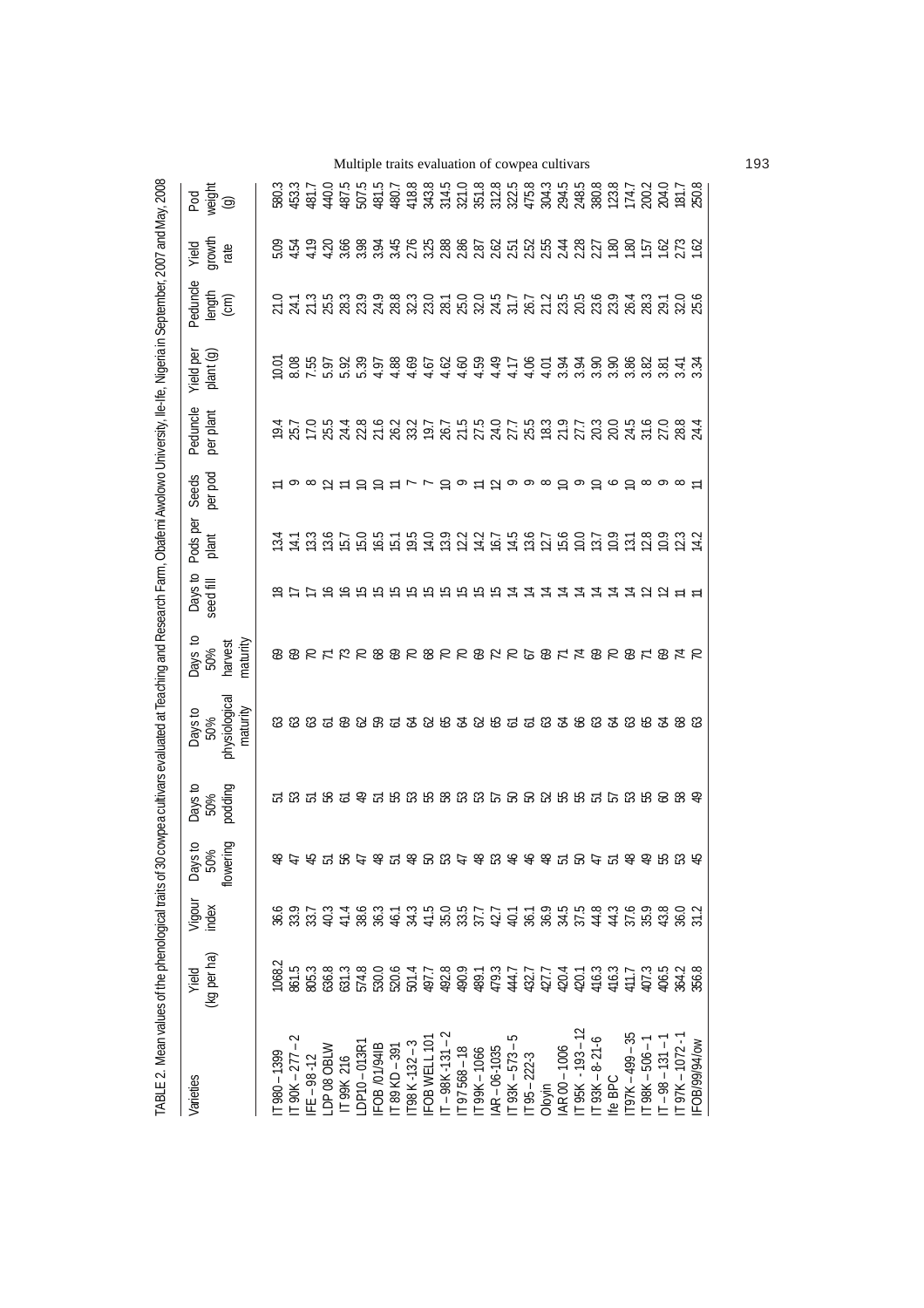| ۰, | ٦<br>۰.<br>× |  |
|----|--------------|--|
|----|--------------|--|

A.S. OLADEJO *et al.*<br> $\frac{1}{50}$   $\frac{1}{50}$   $\frac{1}{50}$ 

| Days to<br>50%<br>wering<br>ឌុក នេះ ខ្ញុំ ខ្ញុំ<br>₽<br>Vigour<br>index<br>3 8 9 9 9 9 9 9<br>3 9 9 9 9 9 9 9<br>(kg per ha)<br>297.4<br>243.7<br>253.7<br>155.2<br>473.59<br>33.59<br>Yield<br>$[95k - 2011 - 11]$<br>$[900 - 610]$<br>fe Brown<br><b>Jarieties</b> | Days to<br>50%<br>podding<br><u>ទេទ្រទង្គន្ល</u> ះ ៖ ៖ | Days to<br>50%<br>physiological<br>maturity<br>$2222$ $222$ | Days to<br>50%<br>harvest<br>maturity | Days to<br>seed fill |                                                   |                                                                                                                                                                           |                               |                        |                            |                                                                          |                                                    |
|----------------------------------------------------------------------------------------------------------------------------------------------------------------------------------------------------------------------------------------------------------------------|--------------------------------------------------------|-------------------------------------------------------------|---------------------------------------|----------------------|---------------------------------------------------|---------------------------------------------------------------------------------------------------------------------------------------------------------------------------|-------------------------------|------------------------|----------------------------|--------------------------------------------------------------------------|----------------------------------------------------|
|                                                                                                                                                                                                                                                                      |                                                        |                                                             |                                       |                      |                                                   | Pods per Seeds<br>plant per pod                                                                                                                                           | Peduncle<br>per plant         | Yield per<br>plant (g) | Peduncle<br>length<br>(cm) | Yield<br>growth<br>rate                                                  | Pod<br>veight<br>(g)                               |
|                                                                                                                                                                                                                                                                      |                                                        |                                                             |                                       |                      |                                                   |                                                                                                                                                                           |                               |                        |                            |                                                                          |                                                    |
|                                                                                                                                                                                                                                                                      |                                                        |                                                             |                                       |                      |                                                   |                                                                                                                                                                           |                               |                        |                            |                                                                          |                                                    |
|                                                                                                                                                                                                                                                                      |                                                        |                                                             |                                       |                      |                                                   |                                                                                                                                                                           |                               |                        |                            |                                                                          |                                                    |
| $\Gamma$ 98K – 356 –                                                                                                                                                                                                                                                 |                                                        |                                                             |                                       |                      |                                                   |                                                                                                                                                                           |                               |                        |                            |                                                                          |                                                    |
| Grand mean                                                                                                                                                                                                                                                           |                                                        |                                                             |                                       |                      |                                                   |                                                                                                                                                                           |                               |                        |                            |                                                                          |                                                    |
| Standard error                                                                                                                                                                                                                                                       |                                                        |                                                             |                                       |                      |                                                   |                                                                                                                                                                           |                               |                        |                            |                                                                          |                                                    |
| Prob. stat for genotype                                                                                                                                                                                                                                              |                                                        |                                                             | FEFER SI * * 5                        |                      |                                                   |                                                                                                                                                                           |                               |                        |                            | $23.57275$<br>$25.7725$<br>$25.7725$<br>$25.775$<br>$25.775$<br>$25.775$ | 315.7<br>206.2<br>202.7<br>202.7<br>202.4<br>202.4 |
| S<br>Prob. stat for season                                                                                                                                                                                                                                           |                                                        |                                                             |                                       |                      |                                                   |                                                                                                                                                                           |                               |                        |                            |                                                                          |                                                    |
| S<br>g<br>Prob. stat for genotype<br>x season                                                                                                                                                                                                                        |                                                        |                                                             |                                       |                      | 1412130, 2614800, 2614800, 2614800, 2614800, 2614 | $\overleftarrow{c}$ $\infty$ $\overrightarrow{c}$ $\overleftarrow{c}$ $\overleftarrow{c}$ $\overleftarrow{c}$ $\overleftarrow{c}$ $\overleftarrow{c}$ $\overleftarrow{c}$ | は44275<br>公公名シス0 <u>↓</u> ↓ 下 | 2324592828             | 2322234<br>232234          |                                                                          |                                                    |
| 15.5<br>32.4<br>CV (%)                                                                                                                                                                                                                                               |                                                        |                                                             |                                       |                      |                                                   |                                                                                                                                                                           |                               |                        |                            |                                                                          |                                                    |
| $4.68$<br>2.64<br>6.90<br>557.12<br>$-SD(0.05)$                                                                                                                                                                                                                      | $4.5$<br>$2.58$                                        | $\frac{3.5}{2.77}$                                          | 56.5<br>3.07                          | $68.2$<br>2.64       | 25.8<br>4.29                                      | 41.57                                                                                                                                                                     | 29.7<br>9.07                  | 72.73<br>25.09         | 23.8<br>7.07               | $66.5$<br>$2.05$                                                         | 50.9<br>191.2                                      |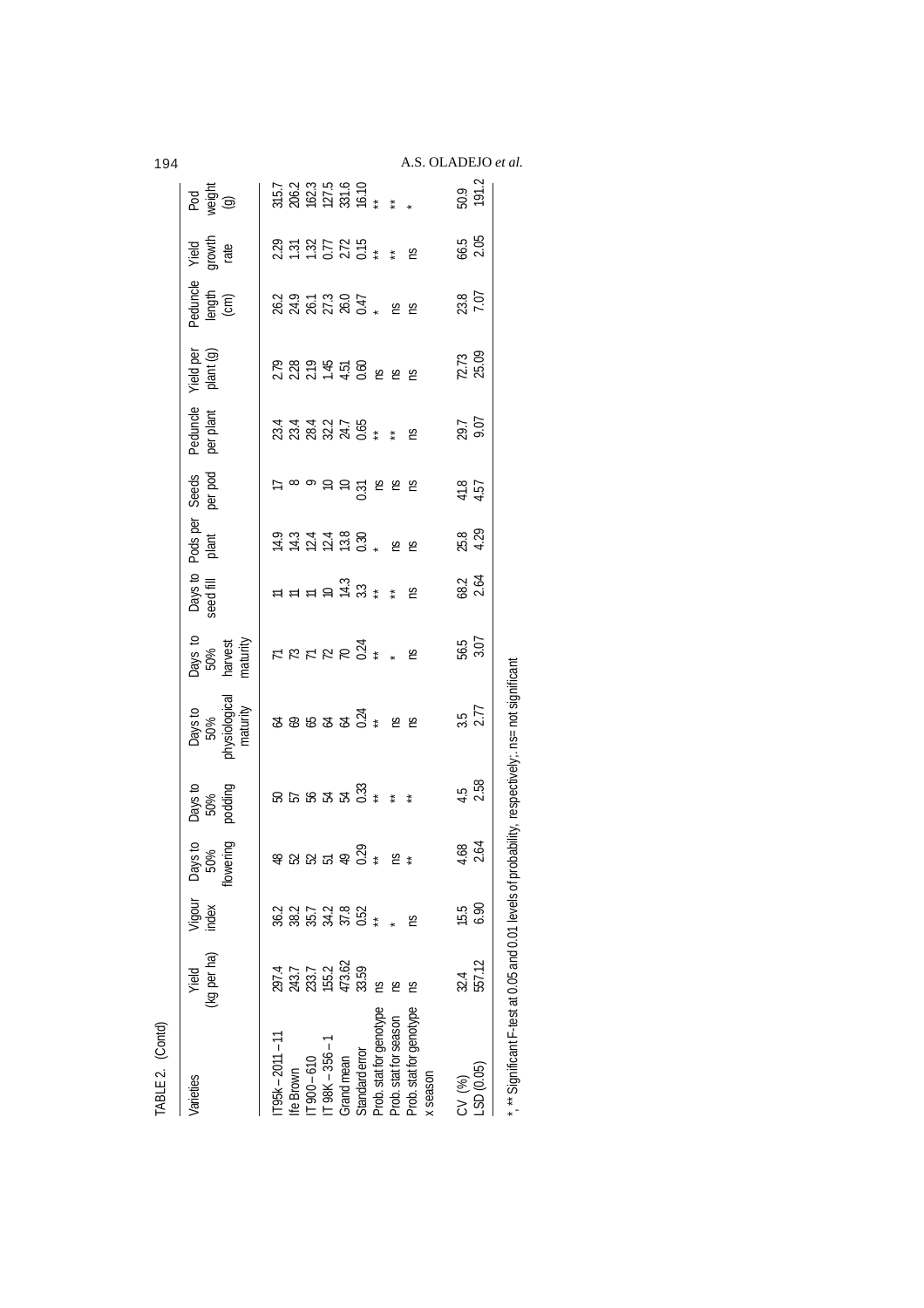Multiple traits evaluation of cowpea cultivars 195



of variety hybrids and populations that are outstanding in these traits. MDIT98K-132-3 and IT98-131-1 were the best cultivars for peduncle length, number of peduncles per plant, number of seeds per pod, number of pods per plant and hundred seed weight. Even though both materials were identified for good peduncle and pod characters, they were not the best for grain yield,

indicating that peduncle and pod characters might not be a good trait-indicators for grain yield. This result agreed with Imran *et al*. (2010), who reported no significant correlation between pod number, 1000 seed weight and grain yield.

Ife BPC and IT98K-356-1 were also vertex cultivars but no trait was found in their respective sector, an indication that they are not outstanding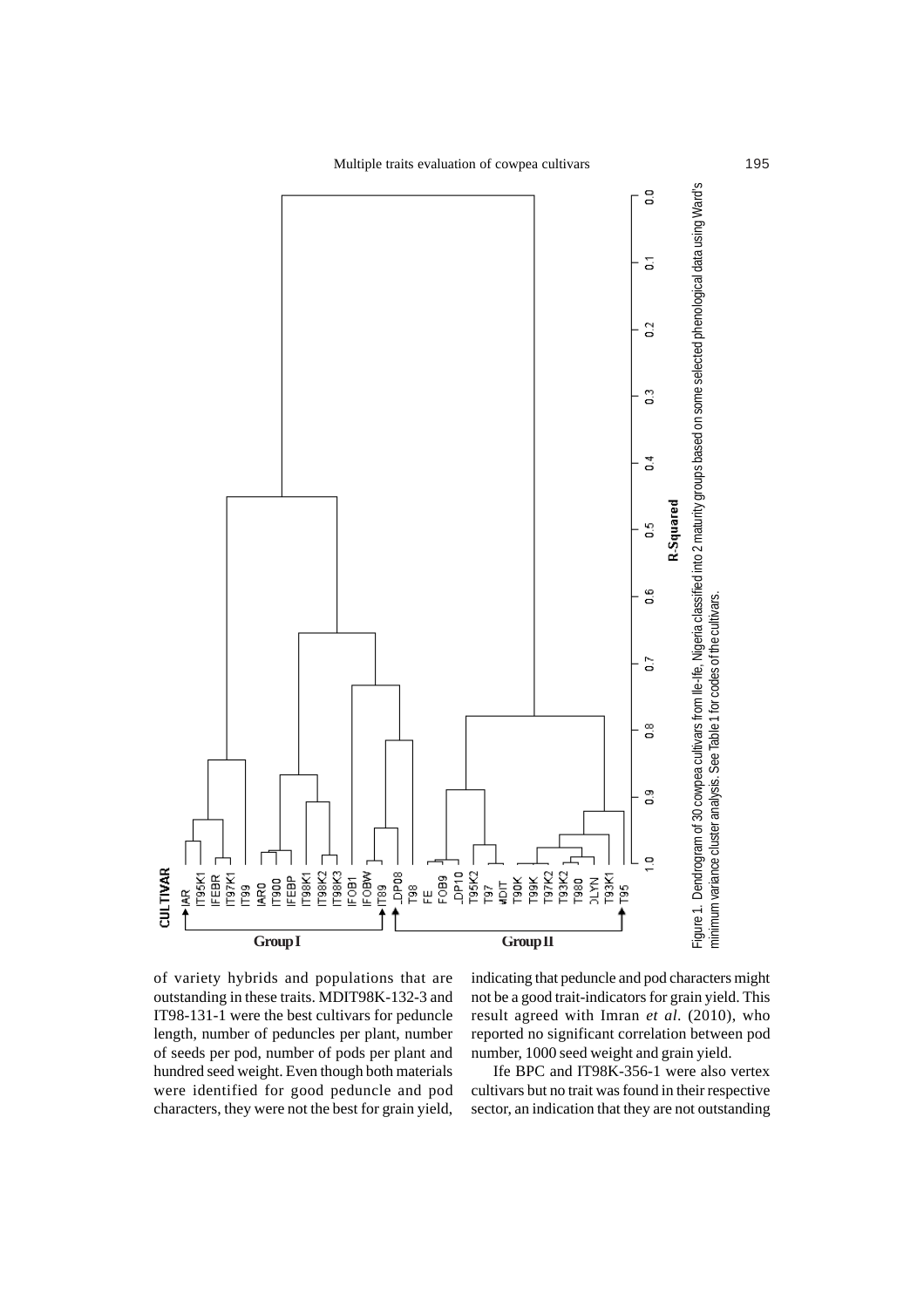

Figure 2. A "Which is best for what" genotype x traits biplot of morphogical traits of 30 cowpea cultivars evaluated at Ile-Ife in Nigeria. PC1 and PC2 explained 52.2% of the variation among cultivars. See Table 1 for codes of the cultivars.



Figure 3. A "Which is worst for what" genotype x traits biplot of morphogical traits of 30 cowpea cultivars evaluated at Ile-Ife in Nigeria. PC1 and PC2 explained 52.2% of the variation among cultivars. See Table 1 for codes of the cultivars.

for any of the morphological traits. From Figure 3, Ife BPC was the worst in terms of pods per plant, hundred seed weight and seeds per pod. Ife-98-12 and IT980-1399 were the worst in terms of peduncle number and length. IT98K-356-1 was the worst at grain yield, SGR, pod weight and YGR; while MDIT 98K-132-3 and IT98-131-1 were relatively the least vigorous. Akande and Balogun (2009) and Egbe *et al*. (2010) reported similar superior performance of many cowpea cultivars developed by International Institute of Tropical Agriculture (IITA), Nigeria, designated (IT) over the local cultivars.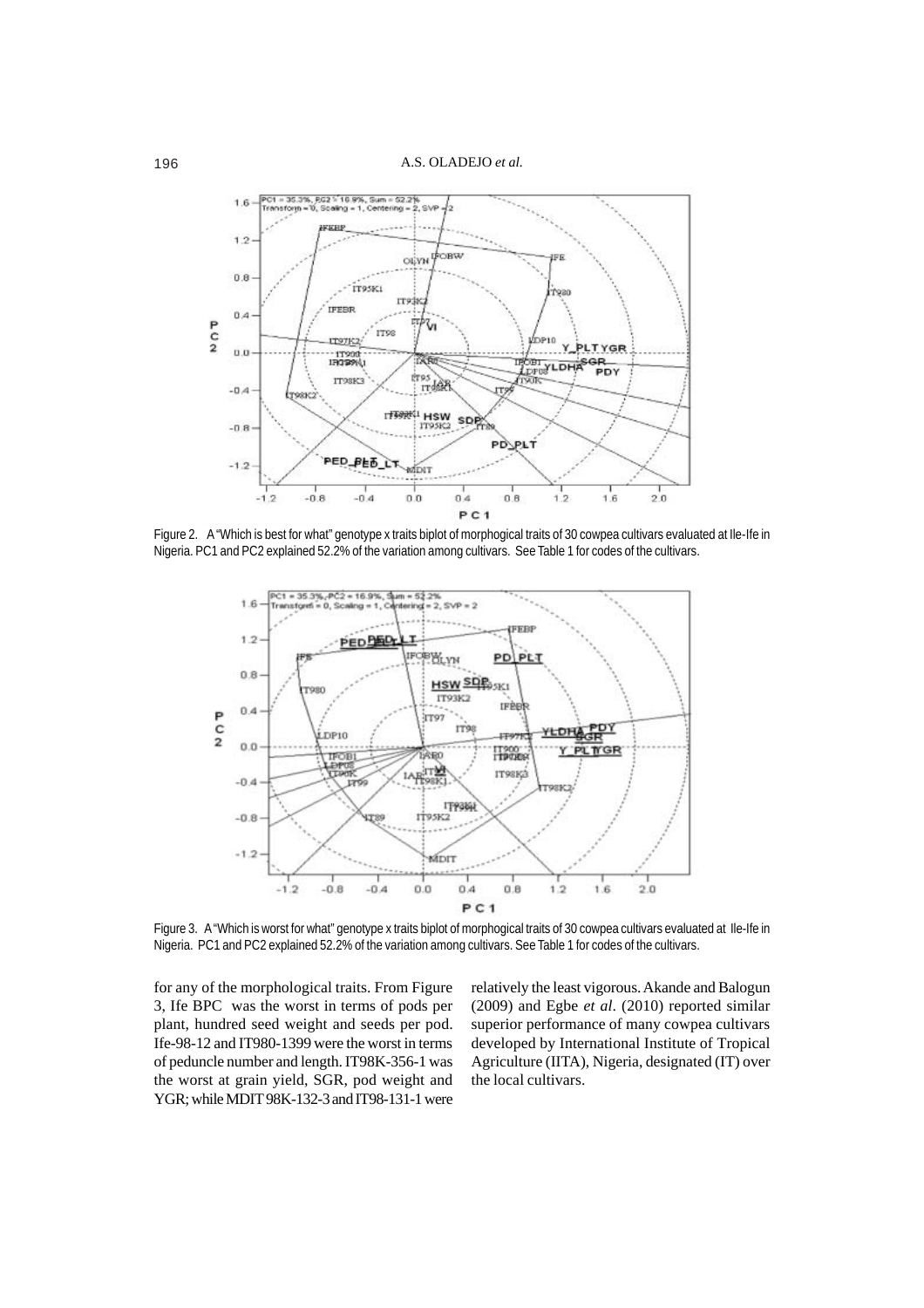**Identification of an ideal cultivar.** In the context of genotype-by-trait analysis, an ideal cultivar has been defined as the cultivar that combines several good traits in its genetic composition (Badu-Apraku and Akinwale, 2011). In the biplot displayed in Figure 4, the single-arrow line that passes through the biplot origin is referred to as the average-tester axis (ATC) abscissa, and on this line is ranked the cultivars in terms of their morphological performance. The double-arrow line (ATC ordinate) divides the ATC abscissa into two at the middle (Yan *et al*., 2007). The portion of the ATC towards the right displays the aboveaverage cultivars and towards the left shows those cultivars below average.

Based on this biplot, the cultivars that performed above average were IT89KD-391, IT99K-216-24, IT90K-277-2, IFOB-/01/94IB and MDIT 98K- 132-3; while Oloyin, IT95K-193-12, Ife Brown and Ife BPC performed below average in terms of morphological parameters. The poor performance of Ife Brown observed in this study is in agreement with the findings of Egbe *et al*. (2010), who reported that IT04K-221-1, IT03K-316-1, IT03K-324-9,IT03K-351-1, IT00K-1217, IT98K-692, IT99K-377-1, and IT03K-378-4 cowpea varieties performed better than Ife Brown, which was used as a check variety in number of pods

produced per plant, dry pod weight and grain yield. An ideal cultivar should possess the highest mean performance across traits (i.e., longest projection onto the average tester axis (ATC abscissa) and shortest entry-vector, thus, it should be close to the ideal genotype represented by the innermost concentric circle with an arrow pointing to it (Yan and Kang, 2003). Such ideal cultivar can, therefore, be used as a reference check in subsequent trials where the set of morphological traits will be measured.

From Figure 4, IT89KD-391 is closest to the position of an ideal cultivar. It is ranked the highest in term of morphological performance because it is desirable in terms of most of the morphological traits. This cultivar could serve as a good genetic raw material from which better cultivars, synthetic varieties and pure lines can be developed. This result is corroborated by the findings of Akande and Balogun (2009), who reported that IT89K-288, a closely related cultivar to IT89KD-391, was the most superior cultivar in many agronomic and yield traits when evaluated in a mutilocational trial.

**Interrelationships among traits and identification of redundant traits.** Figure 5 is a vector view of GGE biplot showing the



Figure 4. An entry/tester genotype x trait biplot of morphological traits of 30 cowpea cultivars evaluated at Ile-Ife in Nigeria. See Table 1 for codes of the cultivars.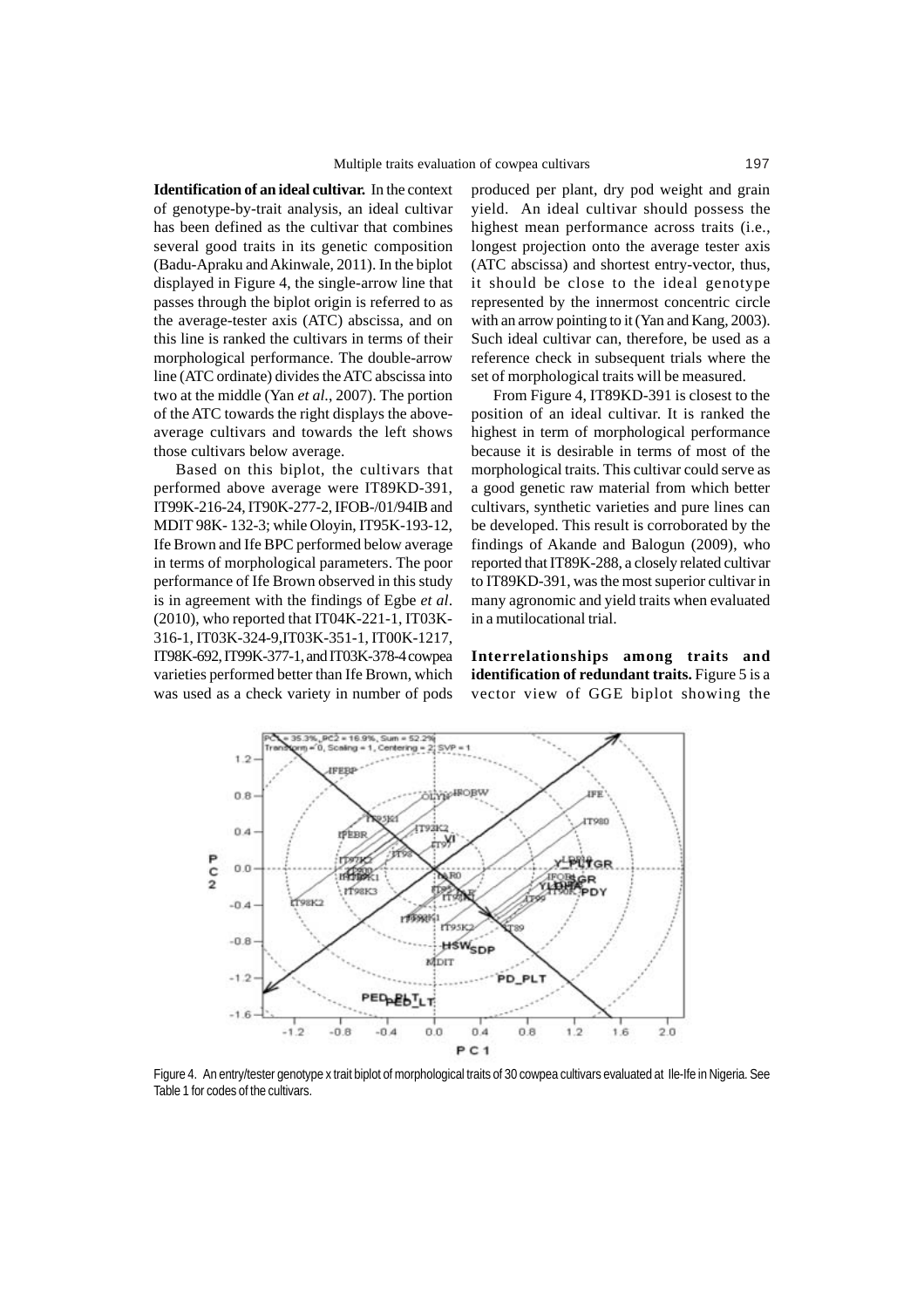

Figure 5. Vector view of the genotype-by-trait biplot on physiological traits of 30 cultivars of cowpea showing the interrelationships among all traits of 30 cowpea cultivars evaluated at Ile-Ife in Nigeria.

interrelationship among all the traits measured. Principal component (PC)1 and PC2 explained 55% of the total variation observed among the cultivars based on all the traits. The lines connecting each trait marker to the origin of the biplot are called the trait vectors and the length of each trait vector approximates the standard deviation of each trait (Yan *et al*., 2007). The cosine of the angle between the vectors of any two traits approximates the correlation coefficient (degree of association) between the traits. Trait vectors that are approximately at right angle are not closely related and traits that are at angle 180° (directly opposite) are negatively correlated (Yan *et al*., 2007). From Figure 5, DP, DHM50, DPM50, DHM1, DPM1, DFL1 and DPM50 were highly positively correlated and it shows they all gave similar information about variability among the genotypes. Considerable efforts, time and funds can be saved without sacrificing useful information if one or two traits are taking instead of all. Days to 50% flowering and 50% pod formation are closely correlated and taking any one of the two will give the same information with less effort. Grain yield was highly positively

correlated with all the morphological traits, except peduncle traits, which had approximately negative correlation with it. Yield was also positively, but weakly correlated with the phenotypic traits. This means that the higher the values of these morphological traits, the more the grain yield. The morphological traits were not redundant. They were mutually exclusive and each supplies useful and unique information about the cultivars. This was indicated by various angle sizes and vector lengths displayed in the biplot. These results were in agreement with those reported by Imran *et al*. (2010).

**Traits suitable for indirect selection for improved grain yield.** The biplot in Figure 6 is a vector view of the *Auto Find QTL function* of GGE biplot that selects and displays traits that have close association with a target trait among other traits. Based on the biplot, Y\_PLT, PDY, SGR and YGR were identified as traits suitable for indirect selection for grain yield improvement. Thus, selecting for these traits is expected to lead to improved grain yield under optimal growing conditions. This suggests that selection index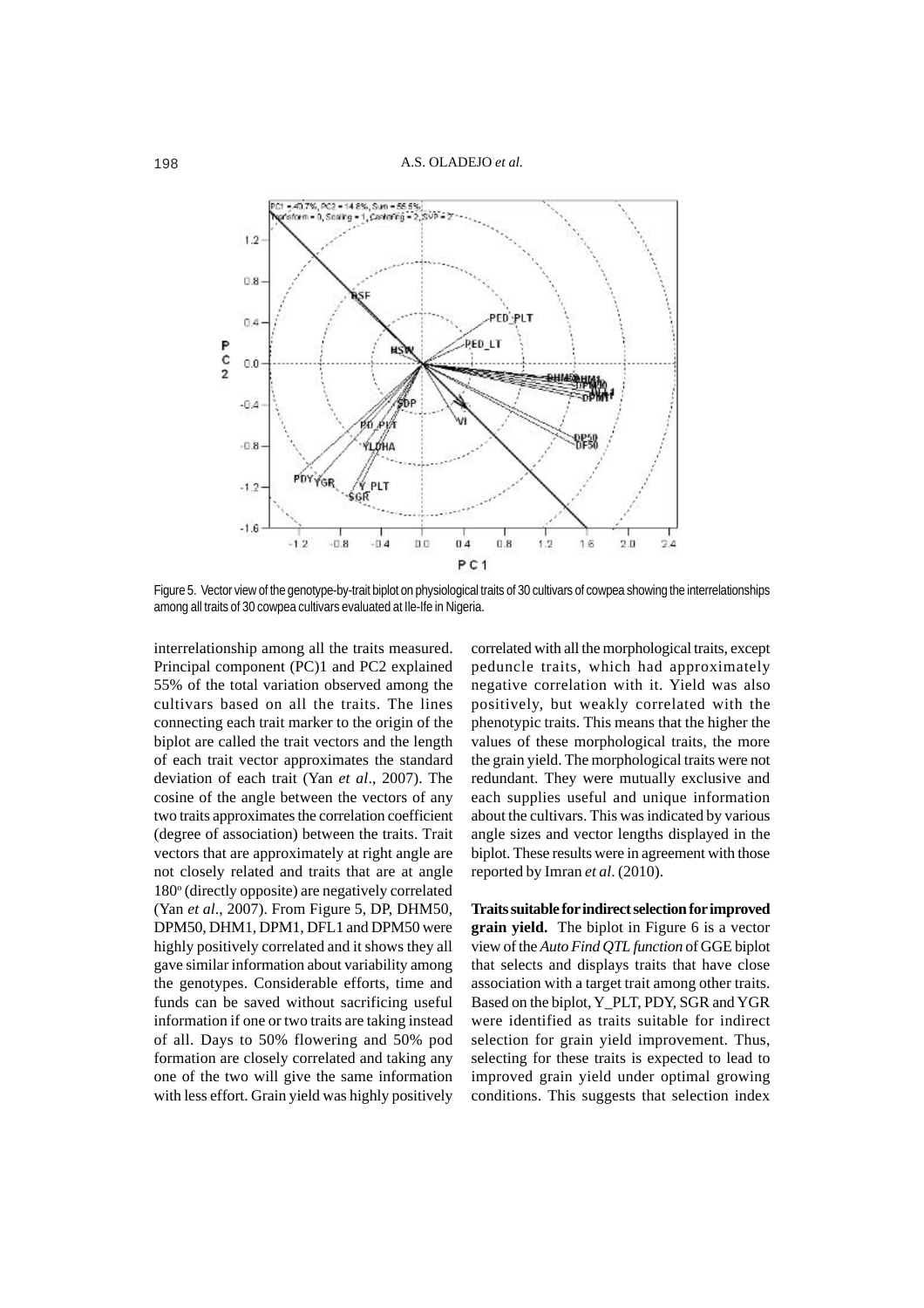

Figure 6. Vector view of the genotype-by-trait biplot on physiological traits of 30 cultivars of cowpea showing traits that are most suitable for indirect selection for grain yield at R-square value e"21.44% and P<0.01. PC 1 and PC 2 explained 88.8% of the total variation.

that incorporates these traits will not only result in the development of high yielding cultivars but with other desirable agronomic traits that enhance wide acceptability of such cultivars.

## **ACKNOWLEDGEMENT**

Technical assistance of Mr Tanimojo, O.O. and other field staff of Obafemi Awolowo University, Teaching and Research Farm is highly acknowledged.

#### **REFERENCES**

- Alghali, A.M. 1991. Studies of cowpea farming in Nigeria with emphasis on insect pest control. *Tropical Pest Management* 37:71-74.
- Akande, S.R. 2007. Biplot analysis of genotype x environment interaction of cowpea grain yield in the forest and southern guinea savanna agro-ecologies of Nigeria. *Journal of Food, Agriculture & Environment* 15 (3and 4): 471- 474.
- Akande, S.R. and Balogun M.O. 2009. Multilocational evaluation of cowpea grain yield and other reproductive characters in the

Forest and southern guinea savanna agroecologies of Nigeria. *Electronic Journal of Environmental, Agricultural and Food Chemistry* 8: 526-533.

- Badu-Apraku, B., and Akinwale, R.O. 2011. Cultivar evaluation and trait analysis of tropical early maturing maize under *Striga*infested and *Striga*-free environments. *Field Crops Research* 121:186–194.
- Badu-Apraku, B., Akinwale, R.O., Ajala S.O., Menkir A, Fakorede M.A.B., Oyekunle M. 2011. Relationships among traits of tropical early maize cultivars in contrasting environments. *Agronomy Journal* 103: 717- 729.
- Egbe, O.M, Alibo, S.E and Nwueze, I. 2010. Evaluation of some extra-early- and earlymaturing cowpea varieties for intercropping with maize in southern Guinea Savanna of Nigeria. *Agriculture and Biology Journal of North America* 1(5): 845-858.
- Imran, M., Ashiq Hussain, Sajjad Hussain, Sartaj Khan, Allah Bakhsh, M.S. Zahid and Doulat Baig. 2010. Character association and evaluation of cowpea germplasm for green fodder and grain yield under rainfed